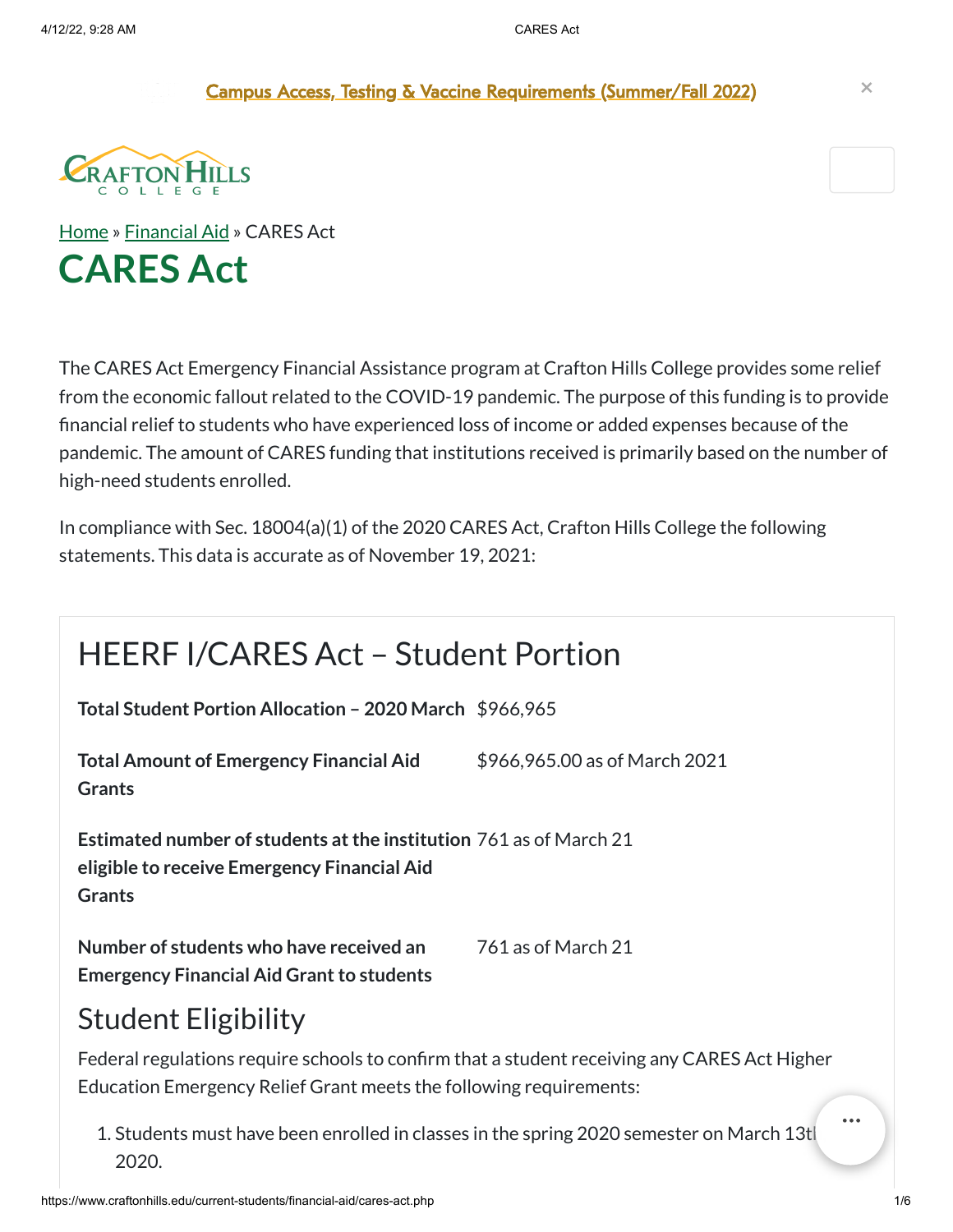- 2. Students must be eligible to receive federal financial aid and must:
	- Be a US Citizen or an eligible non-citizen
	- Have a valid Social Security number
	- Registered with the Selective Service, if you are a male (you must register between the ages of 18 and 25)
	- Not be in default on a federal student loan
	- Not owe money on a federal student grant
	- Have a cumulative grade point average (GPA) of 2.00 or higher and 67% completion rate
	- Have a high school diploma or GED
	- Be enrolled in a Programs leading to a degree or certificate Student Selection/ Methodology: Federal Regulations determine criteria by the research department to identify eligible.

## HEERF II/CRRSSA – Student Portion

| <b>Total Student Portion Allocation - January</b><br>2021                                                                                                          | \$966,965                 |
|--------------------------------------------------------------------------------------------------------------------------------------------------------------------|---------------------------|
| <b>Total Amount of Emergency Financial Aid</b><br><b>Grants</b>                                                                                                    | \$966,965.00 As of 4/5/21 |
| <b>Estimated number of students at the institution 1595</b><br>eligible to receive Emergency Financial Aid<br><b>Grants</b>                                        |                           |
| Number of students who have received an<br><b>Emergency Financial Aid Grant to students</b>                                                                        | 1541                      |
| <b>Student Eligibility</b>                                                                                                                                         |                           |
| Federal regulations require schools to confirm that a student receiving any CARES Act Higher<br>Education Emergency Relief Grant meets the following requirements: |                           |
| 1. Students must have been enrolled in classes in the spring 2021 semester.<br>2. Students must be eligible to receive financial aid and must:                     |                           |

Have a Dream Application or FAFSA or California Promise Grant Application (BOG)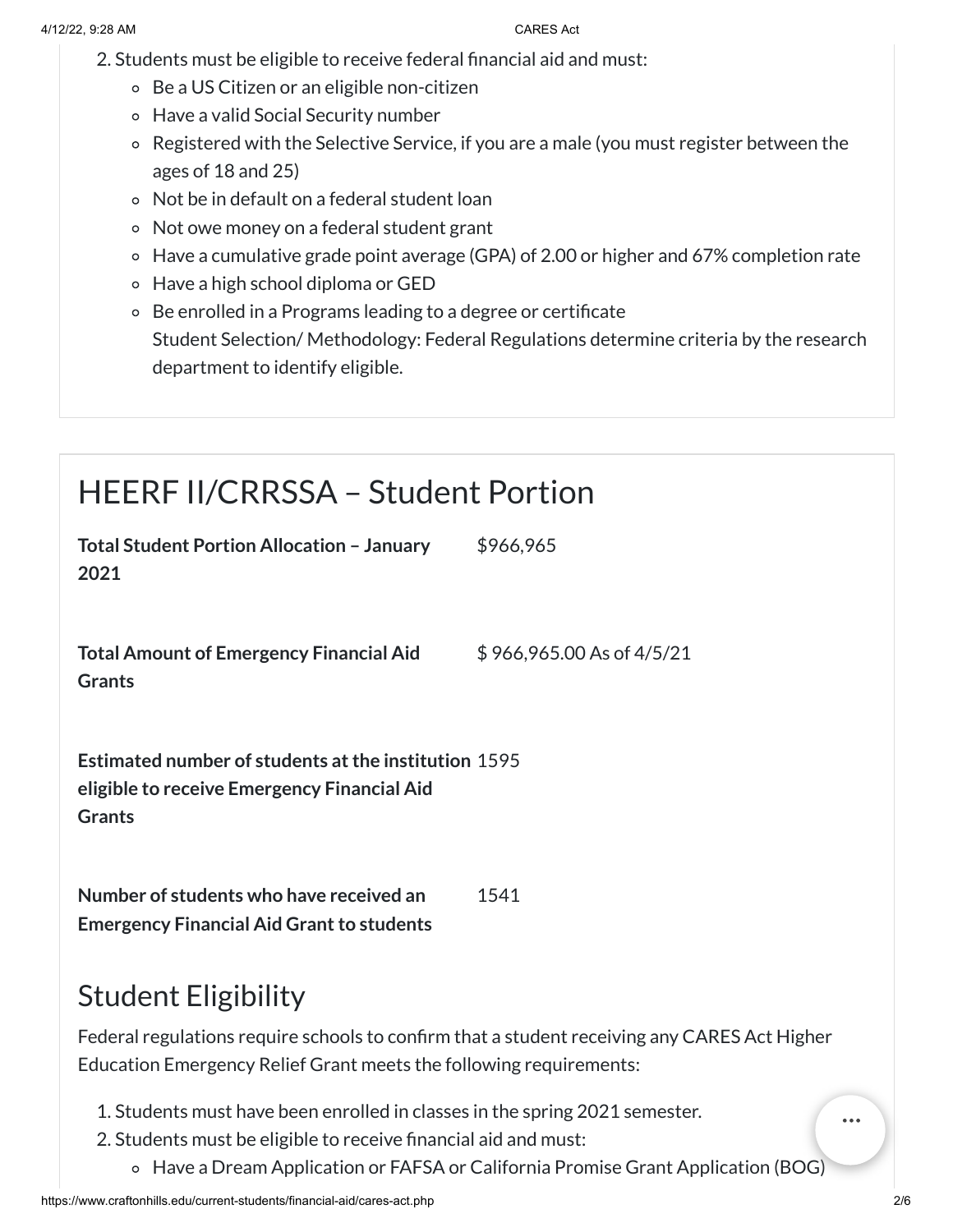Having the above demonstrated Financial Aid need.

Student Selection/ Methodology: Federal Regulations determine criteria by the research department to identify eligible.

### HEERF III/America Rescue Plan – Student Portion

**Total Student Portion Allocation – March 2021** \$3,695,000

**Total Amount of Emergency Financial Aid Grants** \$1,972,250.00 As of 3/31/22

**Number of students atthe institution eligible to** 2809 **receive Emergency Financial Aid Grants**

**Number of students who have received an Emergency Financial Aid Grant to students** 2792

### Student Eligibility

Students receiving CARES Act Higher Education Emergency Relief Grant meet the following requirements:

To be eligible a student should meet the following requirements:

- Have a current home location of "CHC"
- They have to be currently enrolled in at least one course in Spring 2022
- They need to have a 2.0 GPA in one of the three prior terms of enrollment (Spring 2021, Summer 2021, Fall 2021 ) OR they have to be a first time student in Spring 2022

Assuming they met this criteria, then this is how they were prioritized

- Priority 1: Students that are Pell recipients with an EFC of "0.00"
- Priority 2: Students that are CCCPG Recipients
- Priority 3: They do not priority 1 or 2 but do have sufficient academic performance (meeting those GPA requirements I mentioned above)

Student Selection/ Methodology: Federal Regulations determine criteria by the research department to identify eligible.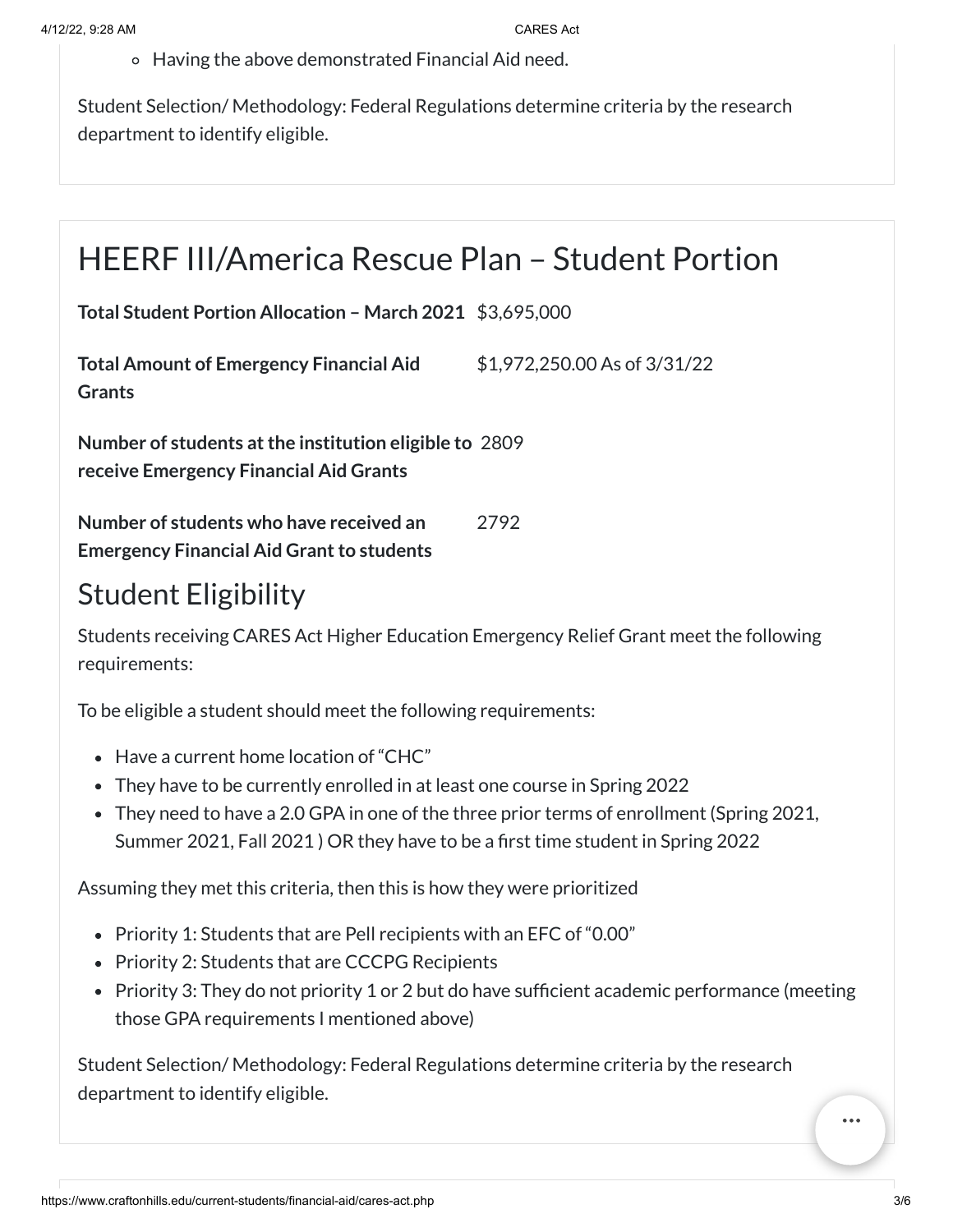# Institutional Portion

| Report                                                                                       | <b>Posted Date to Website</b> |
|----------------------------------------------------------------------------------------------|-------------------------------|
| Period Ending 9/30/20 Quarterly Budget and<br><b>Expenditure Reporting (pdf)</b>             | 2/4/21                        |
| Period Ending 12/31/20 Quarterly Budget and<br><b>Expenditure Reporting (pdf)</b>            | 2/2/21                        |
| Period Ending 3/31/21 Quarterly Budget and<br><b>Expenditure Reporting (pdf)</b>             | 4/30/21                       |
| Period Ending 6/30/21 Quarterly Budget and<br><b>Expenditure Reporting (pdf)</b>             | 9/22/21                       |
| Period Ending 9/30/21 Quarterly Budget and<br><b>Expenditure Reporting (pdf)</b>             | 10/12/21                      |
| Period Ending 9/30/21 Quarterly Budget and<br><b>Expenditure Reporting (pdf)</b>             | 1/10/22                       |
| Period Ending 12/31/21 Quarterly Budget and<br><b>Expenditure Reporting (pdf)</b>            | 1/10/22                       |
| Corrected, Period Ending 12/31/21 Quarterly<br><b>Budget and Expenditure Reporting (pdf)</b> | 4/11/22                       |
| Period Ending 3/31/22 Quarterly Budget and<br><b>Expenditure Reporting (pdf)</b>             | 4/11/22                       |

# Update Archive

- $\cdot$  [04/12/22](https://www.craftonhills.edu/current-students/financial-aid/documents/cares-act-page-4-12-22.pdf) (pdf)
- $\cdot$  [04/11/22](https://www.craftonhills.edu/current-students/financial-aid/documents/cares-act-page-4-11-22.pdf) (pdf)
- $-04/04/22$  $-04/04/22$  (pdf)
- $\cdot$  [01/10/22](https://www.craftonhills.edu/current-students/financial-aid/documents/cares-act-page-01-10-22.pdf) (pdf)
- $\cdot$  [12/21/21](https://www.craftonhills.edu/current-students/financial-aid/documents/cares-act-page-12-21-21.pdf) (pdf)
- $\cdot$  [12/13/21](https://www.craftonhills.edu/current-students/financial-aid/documents/cares-act-page-12-13-21.pdf) (pdf)
- $\cdot$  [11/19/21](https://www.craftonhills.edu/current-students/financial-aid/documents/cares-act-page-11-19-21.pdf) (pdf)

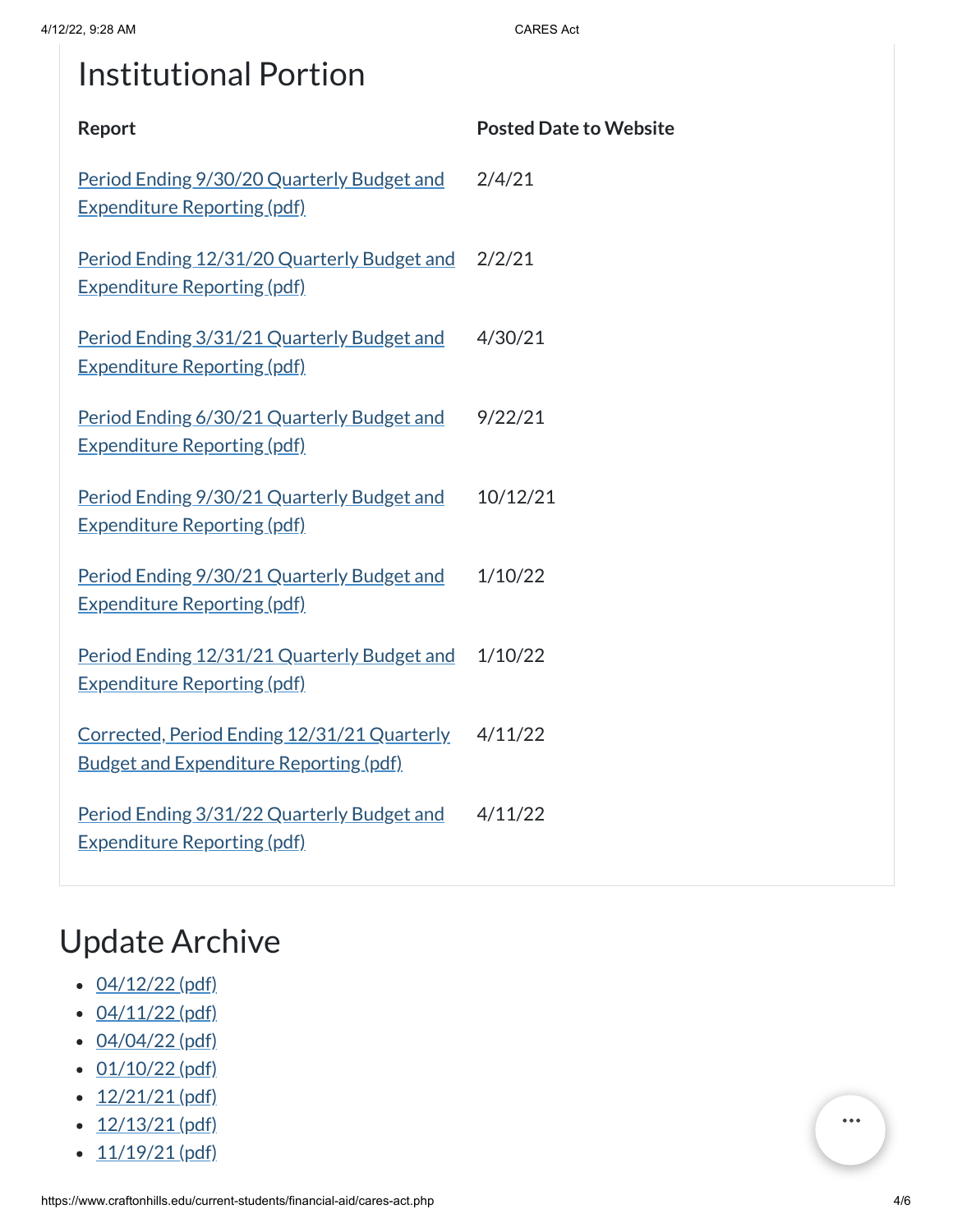- $\cdot$  [10/12/21](https://www.craftonhills.edu/current-students/financial-aid/documents/cares-act-page-10-12-21.pdf) (pdf)
- $\cdot$  [09/22/21](https://www.craftonhills.edu/current-students/financial-aid/documents/cares-act-page-9-22-21.pdf) (pdf)
- [08/23/21](https://www.craftonhills.edu/current-students/financial-aid/documents/cares-act-page-8-23-21.pdf) (pdf)
- 
- [04/30/21](https://www.craftonhills.edu/current-students/financial-aid/documents/casres-act-page-4-30-21.pdf) (pdf)
- $\cdot$  [02/04/21](https://www.craftonhills.edu/current-students/financial-aid/documents/cares-act-page-2-4-21.pdf) (pdf)
- $-02/02/21$  $-02/02/21$  (pdf)
- $\cdot$  [01/13/21](https://www.craftonhills.edu/current-students/financial-aid/documents/cares-act-page-1-13-21.pdf) (pdf)
- $\cdot$  [10/29/20](https://www.craftonhills.edu/current-students/financial-aid/documents/cares-act-page-10-29-20.pdf) (pdf)
- [08/06/20](https://www.craftonhills.edu/current-students/financial-aid/documents/casre-act-page-8-6-20.pdf) (pdf)
- $\cdot$  [07/07/20](https://www.craftonhills.edu/current-students/financial-aid/documents/cares-act-page-7-7-20.pdf) (pdf)
- [06/30/20](https://www.craftonhills.edu/current-students/financial-aid/documents/cares-act-page-6-30-20.pdf) (pdf)
- [06/23/20](https://www.craftonhills.edu/current-students/financial-aid/documents/cares-act-page-6-23-20.pdf) (pdf)

### Website Updated: 4/12/22

### **[Financial](https://www.craftonhills.edu/current-students/financial-aid/index.php) Aid**

| <b>Online Services</b>                                  |  |
|---------------------------------------------------------|--|
| <b>CARES Act</b>                                        |  |
| <b>Apply for Financial Aid</b>                          |  |
| <b>California Dream Act</b>                             |  |
| CA Promise Grant Fee Waiver (BOG) Changes               |  |
| <b>CA Promise Grant Fee Waiver (BOG)</b>                |  |
| 2021-2022 CA Promise Grant Fee Waiver (BOG) Application |  |
| Scholarships                                            |  |
| <b>Financial Literacy</b>                               |  |
| Which Financial Aid Program is for Me?                  |  |
| <b>Satisfactory Academic Progress</b>                   |  |
| <b>Return of Title IV Funds</b>                         |  |
| Student Rights and Responsibilities (pdf)               |  |
| <b>GPA</b>                                              |  |
| <br><b>BankMobile Disbursements</b>                     |  |